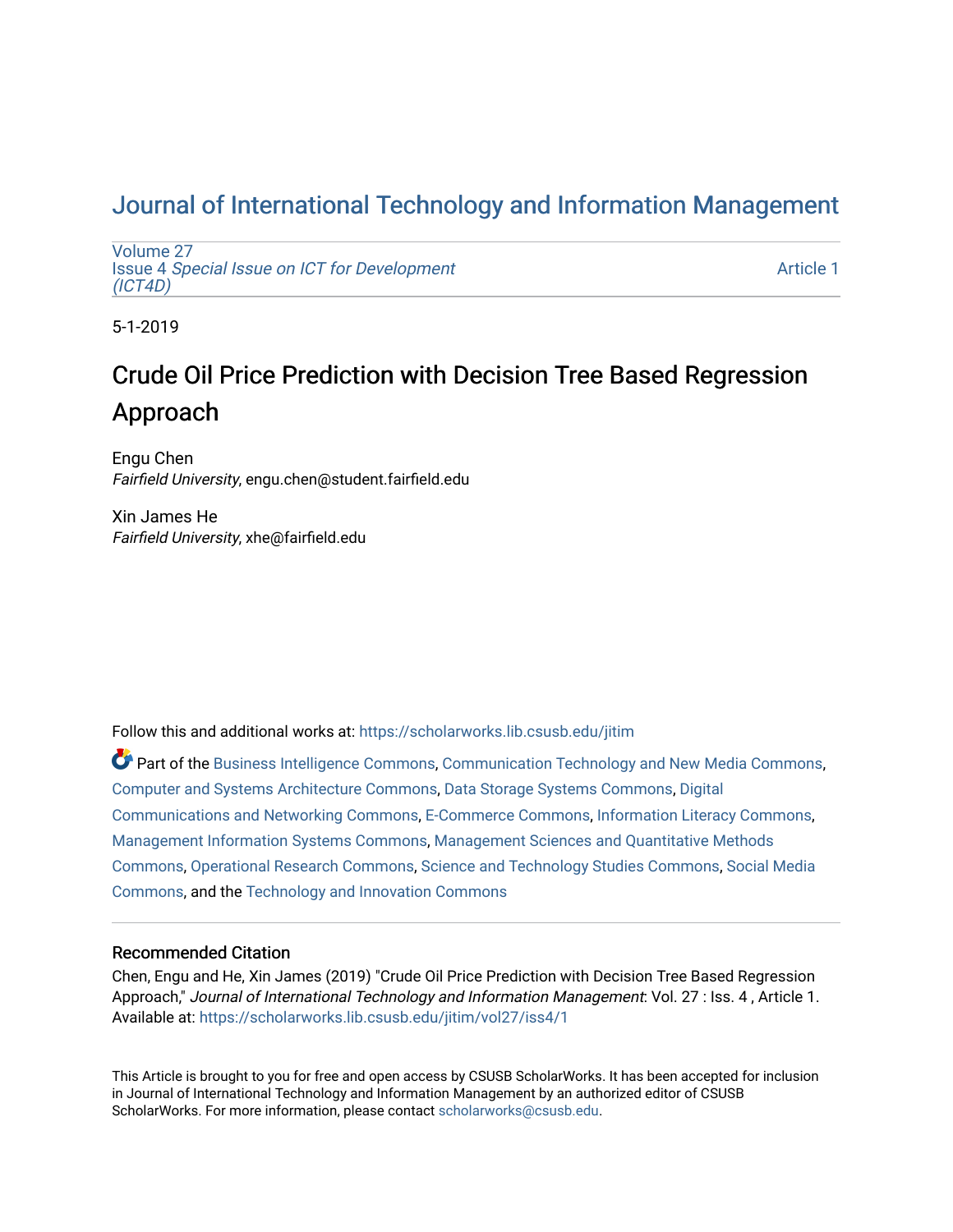# Crude Oil Price Prediction with Decision Tree Based Regression Approach

### Cover Page Footnote

This paper is for the special issue on ICT4D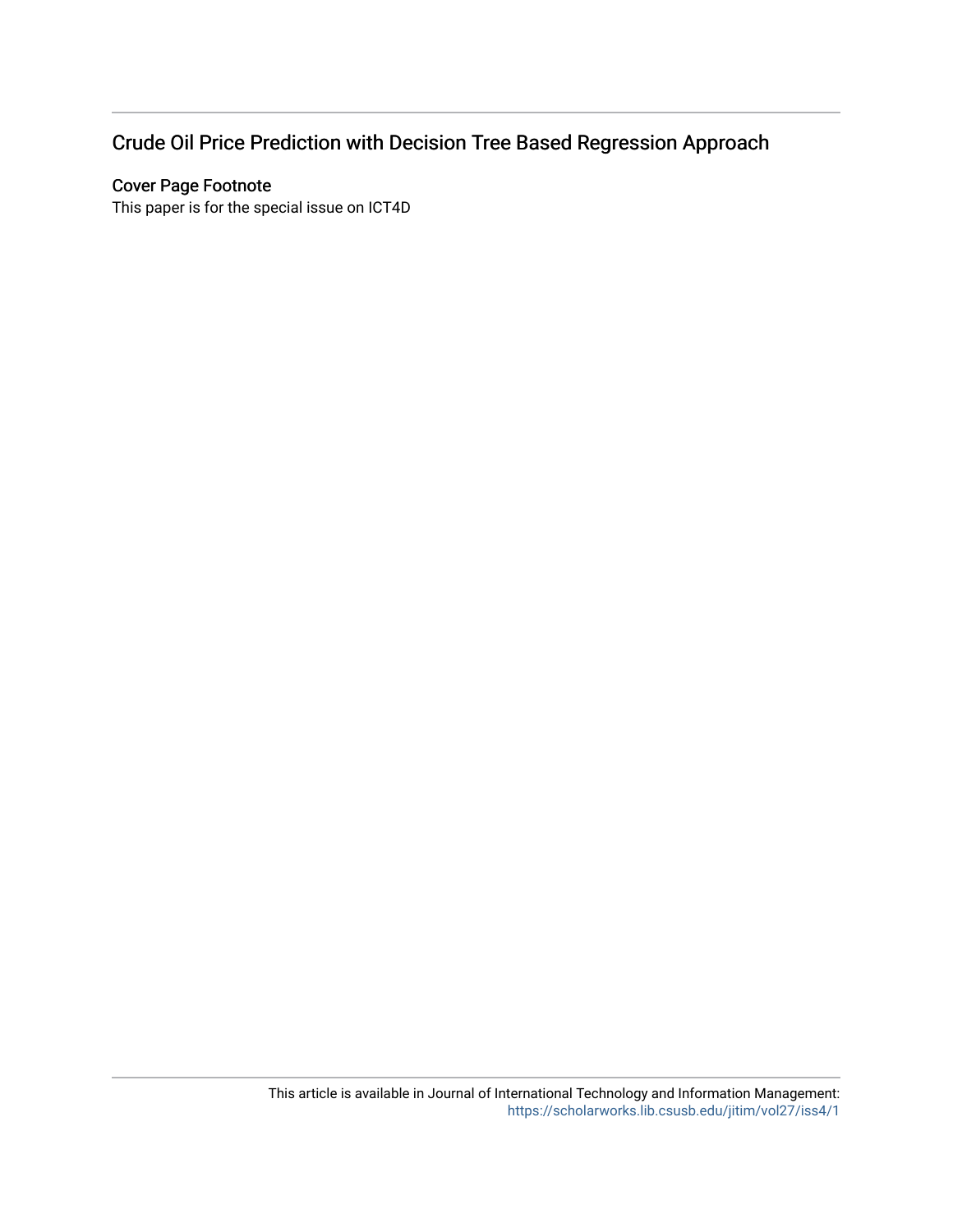## **Crude Oil Price Prediction with Decision Tree Based Regression Approach**

**Engu Chen** *Graduate Student in Business Analytics Dolan School of Business Fairfield University [engu.chen@student.fairfield.edu](mailto:engu.chen@student.fairfield.edu)*

**Xin James He, Ph.D.** *Department of Information Systems and Operations Management Dolan School of Business Fairfield University [xhe@fairfield.edu](mailto:xhe@fairfield.edu)*

### **ABSTRACT**

*Crude oil is an essential commodity for industry and the prediction of its price is crucial for many business entities and government organizations. While there have been quite a few conventional statistical models to forecast oil prices, we find that there is not much research using decision tree models to predict crude oil prices. In this research, we develop decision tree models to forecast crude oil prices. In addition to historical crude oil price time series data, we also use some predictor variables that would potentially affect crude oil prices, including crude oil demand and supply, and monthly GDP and CPI during the period 1992 through 2017 with a total of 312 observations. In this research, we use decision tree models to predict crude oil price. We find that the decision tree models developed in this research are expected to have higher forecasting accuracy than that of such benchmark models as multiple linear regression and time series autoregressive integrated moving average (ARIMA).*

**KEYWORDS:** Crude Oil Price Forecast, Classification Regression Tree, M5P, Random Forest, ARIMA

### **INTRODUCTION**

Crude oil is one of the most important commodities for almost every part of the world. The changes in its price have great impact on economies around the world.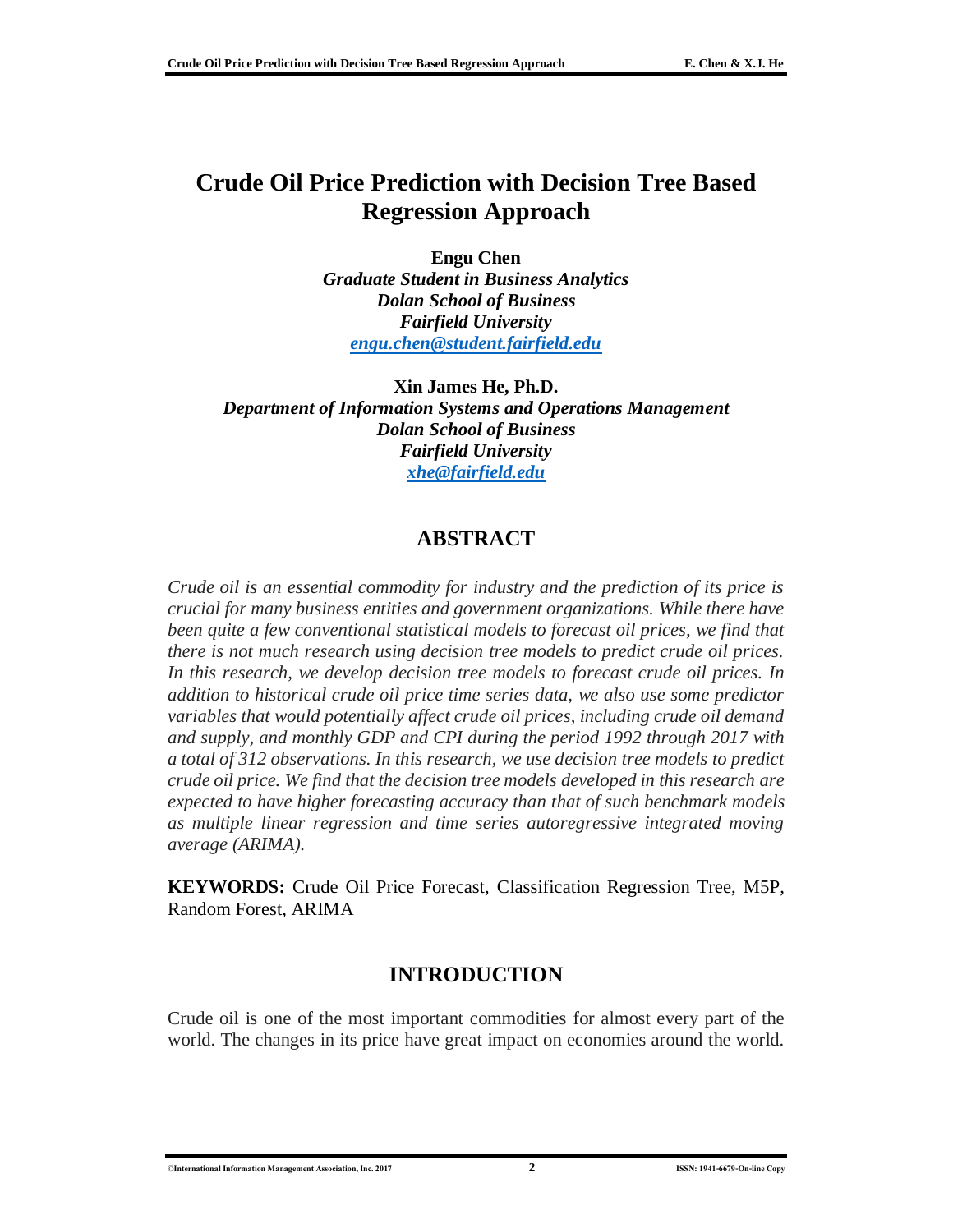Many forecasting methods have been developed to predict the price of crude oil, including conventional econometrics models and machine learning approaches, which can provide more accurate prediction than that of econometrics models but are often difficult to interpret economically. As a popular machine learning approach, decision tree models have great predictive power in some studies. Moreover, unlike other machine learning models that are considered as 'black boxes' due to difficulties to be interpreted economically, decision tree models are interpretable in theory (Loh, 2014). In this research, we develop various decision tree models to compare with such benchmark models as multiple linear regression (MLR) and ARIMA models for forecasting accuracy.

A decision tree is an attractive machine learning method due to its efficiency, robustness, and relatively simple structure (Quinlan, 1986). According to J.R. Quinlan (1992), the prominent advantage of decision tree is that it allows for interpretation easily after making the prediction. The basic decision tree structure can be illustrated in Figure 1.

#### **Figure 1: A Decision Tree Structure**



The node on the very top of the tree in Figure 1 is called the root node, which contains the full training dataset where the first split occurs. The nodes at the end of the tree are called leaf nodes, whereas the nodes in between are called intermediate nodes. The root node and the intermediate nodes will split into two subsets based on certain attributes. A decision has to be made whether to split the node into two different nodes or to leave it as a leaf node. This process continues until the tree is fully grown.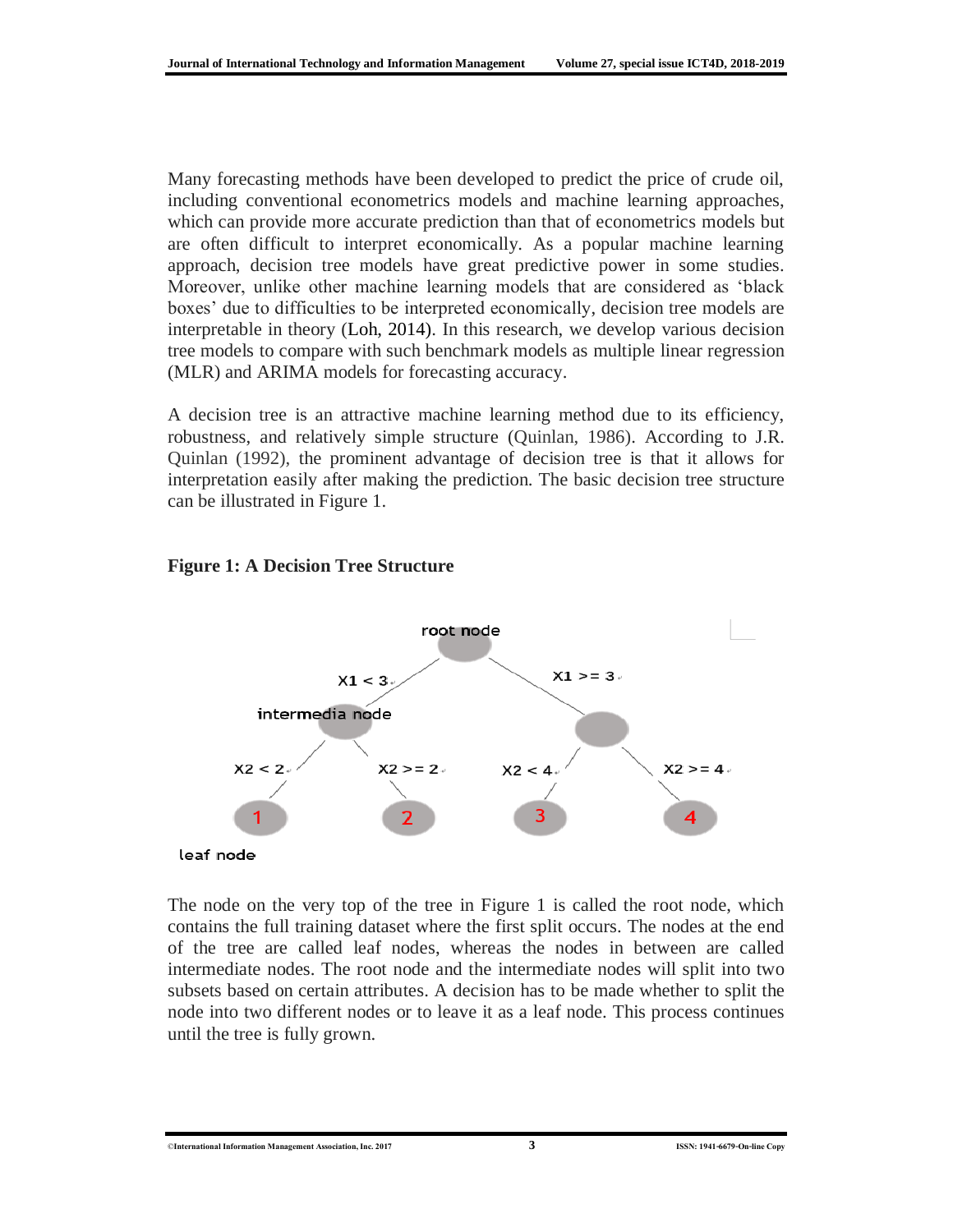The decision tree models with terminal leaf values categorical are called classification trees, with terminal leaf values numeric are called regression trees, and with terminal values resulting from a linear expression are called model trees (Witten & Frank, 2000).

In this research, we analyze forecasting models by comparing time series models, MLR and ARIMA models, against various decision tree models to improve the prediction accuracy on crude oil prices during the period 1992 through 2017 with a total of 312 observations.

The rest of the paper is organized into sections. Section 2 reviews the literature. Section 3 discusses data collection. Section 4 introduces the methodology. Section 5 presents the analysis and results. Finally, Section 6 provides the concluding remarks.

### **LITERATURE REVIEW**

#### **Decision Tree Algorithms**

Breiman, Friedman, Olshen, and Stone (1984) proposed Classification and Regression Tree (CART) in their book *Classification and Regression Tree*. They defined the regression model as Tree Structured Regression to differentiate it from other regression methods, where the training set is partitioned by a sequence of binary splits into terminal nodes. In each terminal node, a numerical value will be generated as the predicted value at each leaf node. Consequently, they came up with three specific rules to determine a regression tree model.

The first rule is how to select a split at the root node and intermediate nodes. In CART models the criterion to split at a node is to decrease the variance of that node the most. Suppose we have a training dataset  $T$  in a node containing  $n$  observations with continuous predictor variables  $x_1, x_2, ..., x_i$ , and a continuous target variable y. We first try to split on  $x_1$  into two subsets, denoting the subsets on the left as T<sub>L</sub> and on the right as  $T_R$ . The number of observations in each subset as  $a$  and  $b$ , respectively. Let V(T) be the variance of the target variable in the original dataset, and  $V(T_L)$  and  $V(T_R)$  be the corresponding variances of the two subsets. Hence, the variance reduction can be computed by:

$$
\Delta V(T) = V(T) - \left[\frac{a}{n}V(T_L) + \frac{b}{n}V(T_R)\right]
$$
 (1)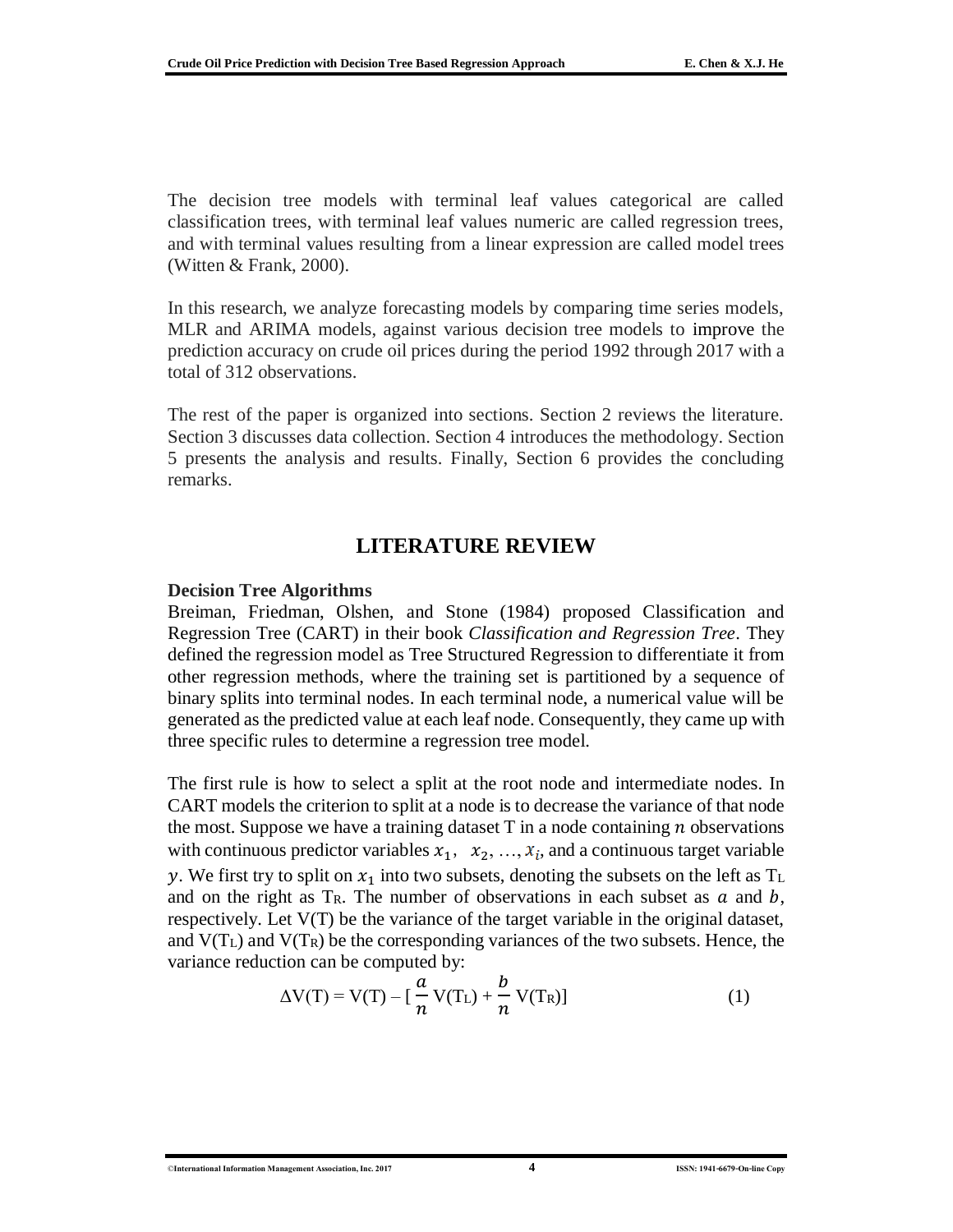By the same token, Eq.(1) can be used for the variance reduction on all the predictor variables  $x_i$  so long as the split criterion that generates the highest variance reduction is used for each of the nodes. In general, the unique values in each attribute will be sorted and treated as discrete values with the average of two adjacent unique values as a potential split point for continuous predictor variables. Hence there will be k-1 possible splitting points in an attribute with k unique values.

The second rule is how to determine when a node is terminal. The training set can split successively until a) the length of every branch reaches the predetermined threshold or b) the number of observations in every node reaches the predetermined threshold. When all the nodes are terminal, the model prunes the tree before it is finalized by balancing model complexity and prediction accuracy.

The third rule is how to assign a value to a terminal node. To minimize the prediction error, the predicted value at a terminal node in CART models is the average of the target variable values resulting from the observations at that node.

In order to improve the prediction accuracy, Breiman et al (1984) suggested that the CART models can be enhanced by replacing the average of the target variable values with a linear regression, which leads to M5 models (Quinlan, 1992). The rules used in CART models can be applied to M5 models if the standard deviation is used, instead of the variance as in the case of the CART models. Let sd(T) be the standard deviation of the target variable in the original dataset, and  $sd(T<sub>L</sub>)$  and  $sd(T_R)$  be the corresponding standard deviations of the two subsets. Consequently, Eq. (1) becomes Eq. (2)

$$
\Delta sd(T) = sd(T) - \left[\frac{a}{n} sd(T_L) + \frac{b}{n} sd(T_R)\right]
$$
 (2)

The split that generates the highest standard deviation reduction in M5 models will be used as the split criterion of the node.

According to Quinlan (1992), there are 5 major improvements of the M5 models over the previous decision tree models such as CART.

- 1. To deal with potential underestimate of the residual in terms of mean absolute error in the training set, M5 models multiply the residual of linear models by a factor of  $(n+v)/(n-v)$ , where *n* is the number of observations in the training set and *v* is the number of parameters in the linear model at each leaf node.
- 2. A multivariable linear model is constructed to restrict the attributes that are referenced by tests or linear models somewhere in the subtree at this node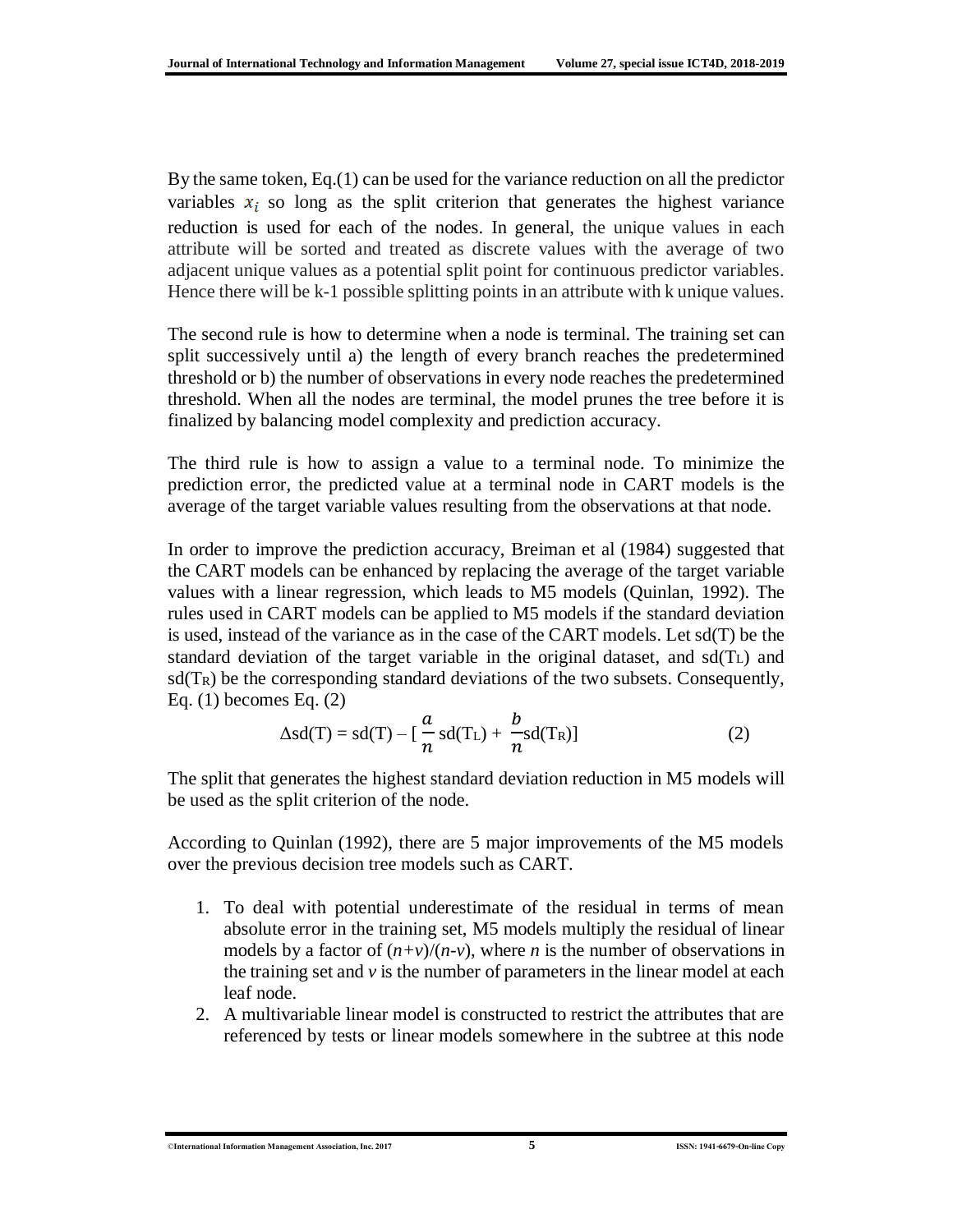to ensure the linear model from the node has the same accuracy as that from the subtree.

- 3. After each linear model is obtained, M5 will simplify these linear models by removing some no-contributing variables by a greedy search method.
- 4. Each non-leaf node is examined starting near the bottom to see whether it is possible to replace a subtree with a linear model so that this node may be pruned to a leaf with a better estimated error.
- 5. To compensate for the discontinuous nature of the linear models at adjacent nodes, a smoothing process is conducted to improve the prediction accuracy of the tree-based model. For each subtree, beginning from the bottom, denoting the node on the top as S and nodes below as  $S_i$ , PV(S) as the predicted value at S,  $n_i$  as the number of observations in node S<sub>i</sub>, and M(S) as the predicted value given by the linear model, the predicted value of all observations in S is computed by:

$$
PV(S) = \frac{n_i * PV(Si) + k * M(S)}{n_i + k} \tag{3}
$$

where k is a smoothing constant with a default value of 15.

Quinlan (1992) concluded that a model tree can learn effectively from large data like a regression tree. In addition, a model tree has advantages over a regression tree in terms of forecasting accuracy because a regression tree never gives predicted value outside the range of training cases while a model tree can via extrapolation.

Wang and Witten (1997) developed certain improved M5 models and named them M5 Prime (M5P) models with the following characteristics:

- 1. In the M5P model, a leaf node with fewer than 2 training examples will automatically trigger a pruning and consequently will not exist in the final model. Also, the M5P will not split a training set if it contains 3 or fewer examples in the initial split whereas this threshold in M5 is 2. Neither does the M5P split the subset if the standard deviation of the subset is less than 5% of the original training set.
- 2. Unlike in M5 models, non-contributing predictor variables will not be removed from the M5P models since the authors believe removing them makes no significant difference.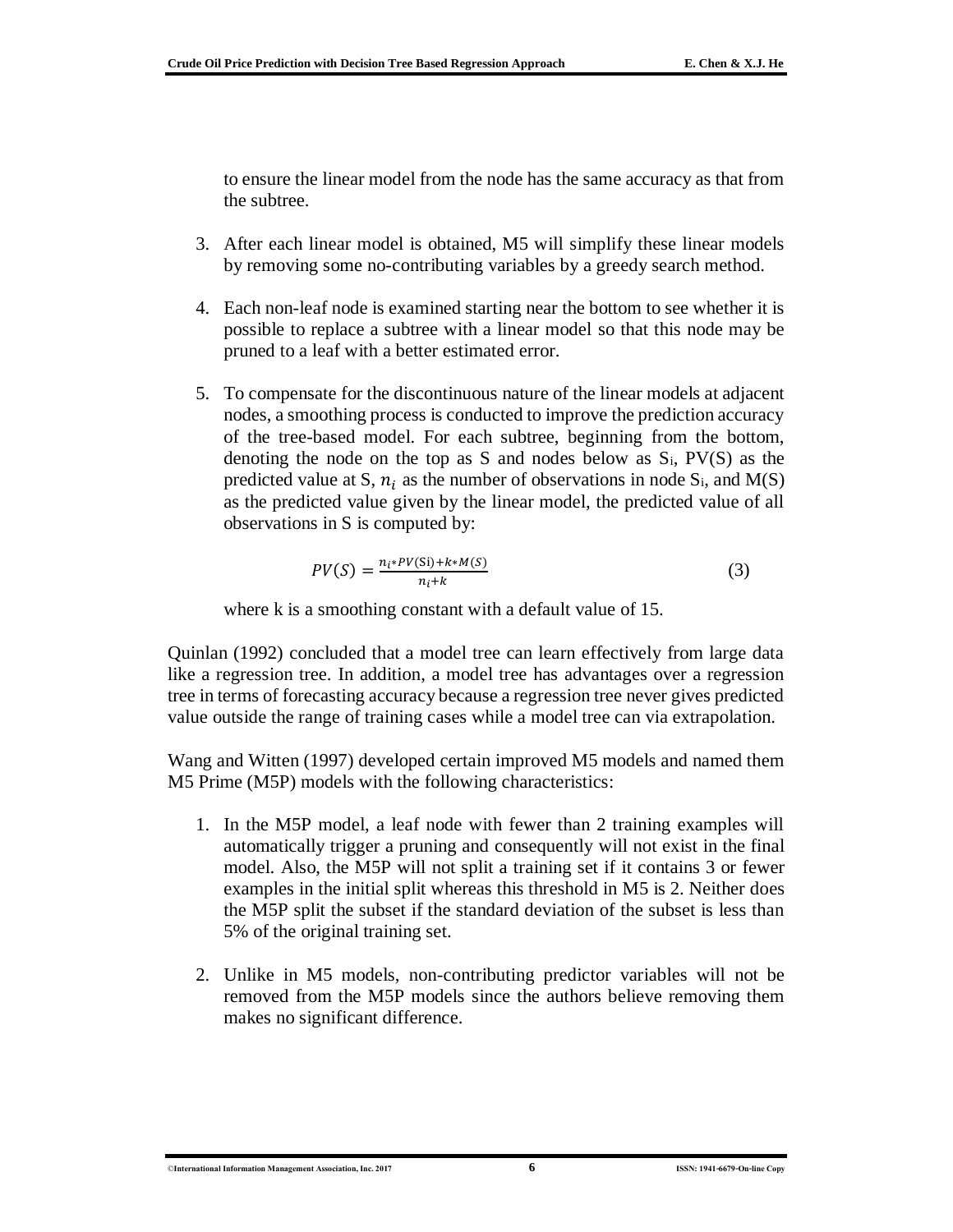3. The M5P compares the accuracy between the linear model at the node and the weighted linear sum from the subtrees to decide the necessity of pruning.

Breiman (2001) found that the random forest (R\_Forest) is a model that ensembles all the decision tree models to come up with the strongest model as its output. With a large number (usually hundreds) of randomly generated trees, the accuracy of the random forest is very likely to be better than any individual regression tree model (Breiman 2001). The random forest regressor will generate an ensemble of trees and then vote for the most popular class.

To maximize the predictive power of the random forest, the model must balance between the strength of each tree and the correlation of the trees. With more features and observations selected, the accuracy of each regression tree model will be stronger, but the correlation between these trees will also be higher. Stronger individual trees will lead to better overall accuracy of the random forest algorithm, while higher correlation between them will lead to higher model complexity. Moreover, a high correlation between individual trees might also reduce the accuracy of the random forest model.

Research studies with the goal of finding factors influence crude oil prices can be roughly categorized into three categories. Studies focus on traditional time series models such as ARIMAX (Elshendy, Colladon, Battistoni, and Gloor, 2017), an extension of the ARIMA models, on machine learning models such as Artificial Neural Network (ANN) models (Abdullah and Zeng, 2010), and on both time series and machine learning models such as Supporting Vector Machine (SVM) (Xie et al, 2006; He, 2018). Often, ARIMA is used as a baseline model for comparison with respect to crude oil price forecasting (He, 2018).

Nwulu (2017) conducted a research on crude oil price prediction using decision tree based models. The author used weekly crude oil option prices from January 2, 1986 to October 21, 2013, to train 5 different models, including M5P, Random Forest and some other decision Tree models, of which M5P model was claimed to have the best performance. While option prices can be derived from crude oil prices, these results cannot be compared directly with monthly crude oil price forecasting in this research in terms of model accuracy.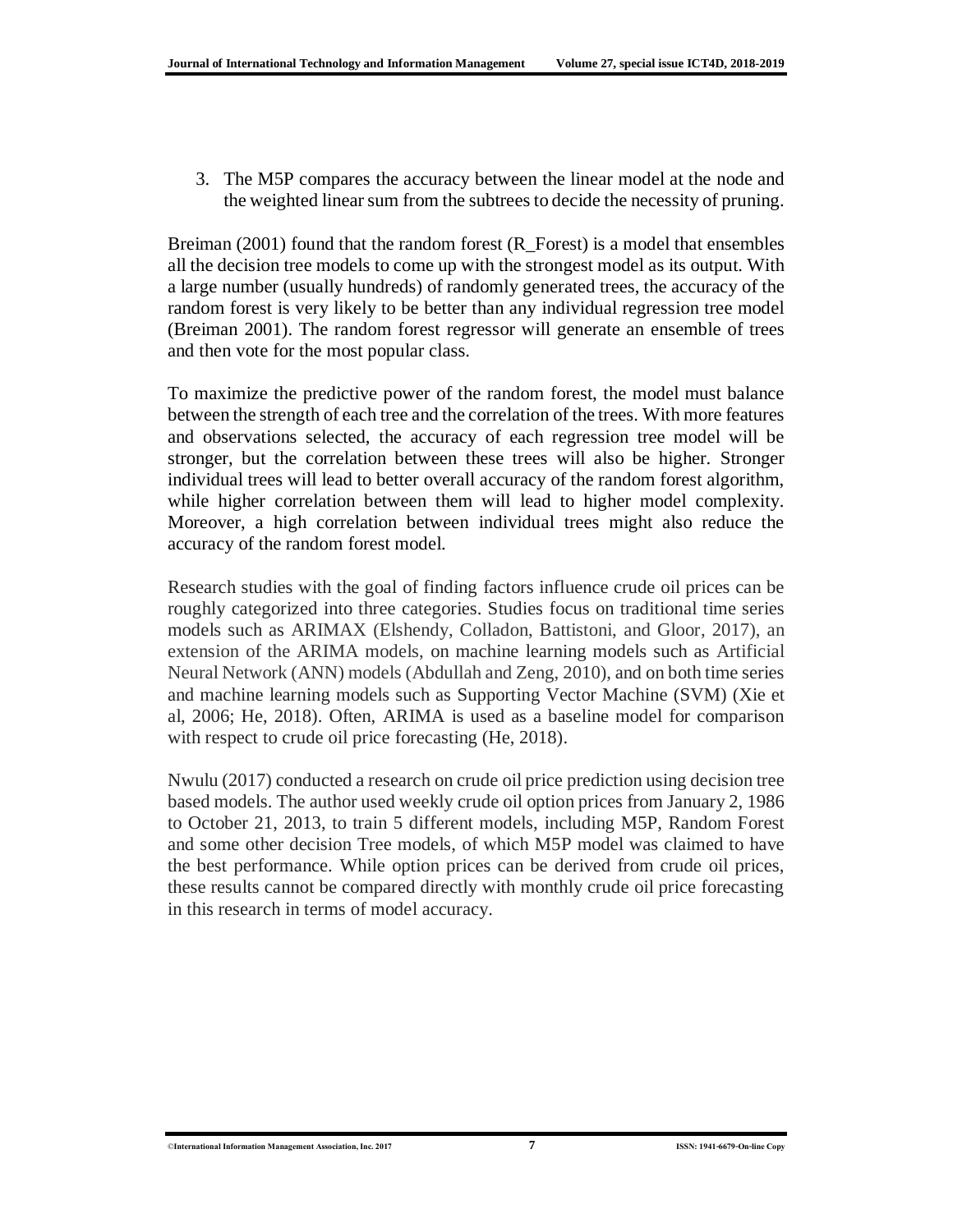#### **DATA COLLECTION**

Spanning from 1992 January to 2017 December, we collected 312 observations of monthly data with eight predictor variables on crude oil prices as the target variable. The time series of the U.S. Energy Information Administration on West Texas Intermediate (WTI) spot prices was used as the target variable, along with four of the eight predictor variables: World Crude Oil Production (WorldProduction), oil consumption of the Organization for Economic Co-operation and Development countries (OECDConsumption), U.S. oil production (USProduction), and U.S. oil consumption (USConsumption). Two of the predictor variables were from the U.S. Bureau of Labor Statistics: U.S. Gross Domestic Production (GDP) and U.S. Consumer Price Index (CPI), and the other two predictor variables were from the U.S. Federal Reserve: U.S. Dollar Exchange Index (DollarIndex) and U.S. Federal Reserve Interest Rate (InterestRate).

To capture the autocorrelation between the monthly WTI crude oil spot price and its values of the previous months, we also included the time series (Time) and lagged crude oil prices L1, L2, L3, L6 and L12 as predictor variables, where L1 stands for one month lagged oil price and L2 for two months lagged, and so on. Figure 2 shows the monthly time series plot of the crude oil prices during the period 1992 through 2017 with a total of 312 observations.



**Figure 2: Time Series Plot of the Crude Oil Prices 1992 – 2017**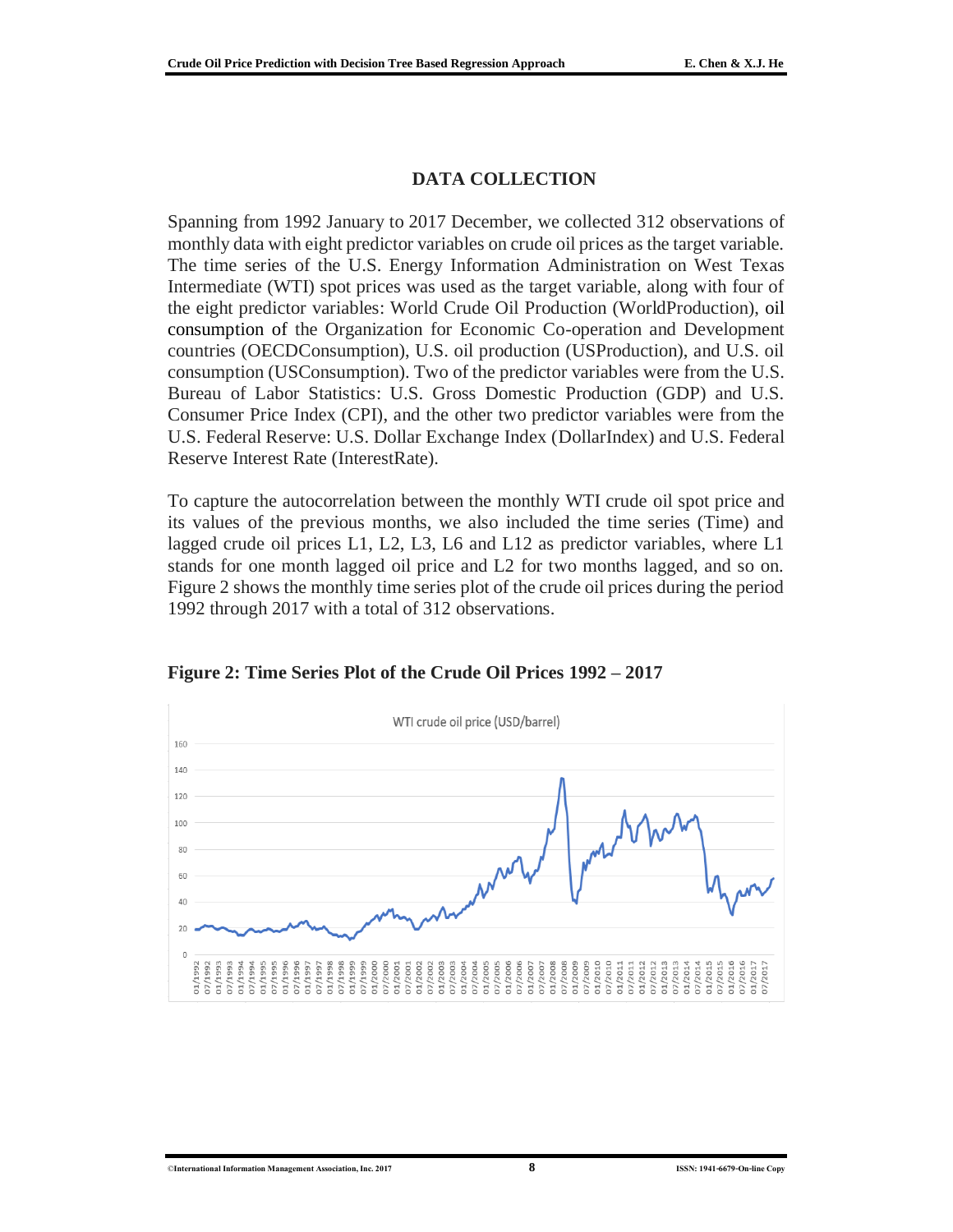### **METHODOLOGY**

With the target variable and all the predictor variables being continuous, we now deploy CART regression tree, Random Forest Regressor, and M5P model to compare their model performance and accuracy. MLR and ARIMA model are used as benchmarks for comparison. We use R to run all the models in this research.

Specifically, we use R package rpart to model CART and R package RWeka to analyze the M5P models, which fits linear regression models in its leaf nodes and is expected to outperform the CART models. In addition, we use R package randomForest to generate the Random Forest Regressor, which usually will have higher forecasting accuracy than any of the single decision tree models due to its ensemble nature.

The forecasting model accuracy is often measured by the level of prediction error: the lower the prediction error, the better the forecasting accuracy. To compare the performance of each of the models, we used Root Mean Squares Error (RMSE) and Mean Absolute Error (MAE), along with  $\mathbb{R}^2$ , which measures the explanatory power of the model towards the data. The lower the value of RMSE and MAE, the better the model accuracy, and the higher the  $\mathbb{R}^2$ , the better explanatory power the model.

RMSE = 
$$
\sqrt{\frac{\sum_{1}^{n}(A-T)^{2}}{n}}
$$

$$
MAE = \frac{\sum_{1}^{n}(A-T)}{N}
$$

$$
\sum (v - \widehat{v})^{2}
$$

$$
R^2 = 1 - \frac{\sum(y - \bar{y})}{\sum(y - \bar{y})^2}
$$

### **ANALYSIS AND RESULTS**

Table 1 compares 3 decision tree models against the benchmark MLR and ARIMA modes.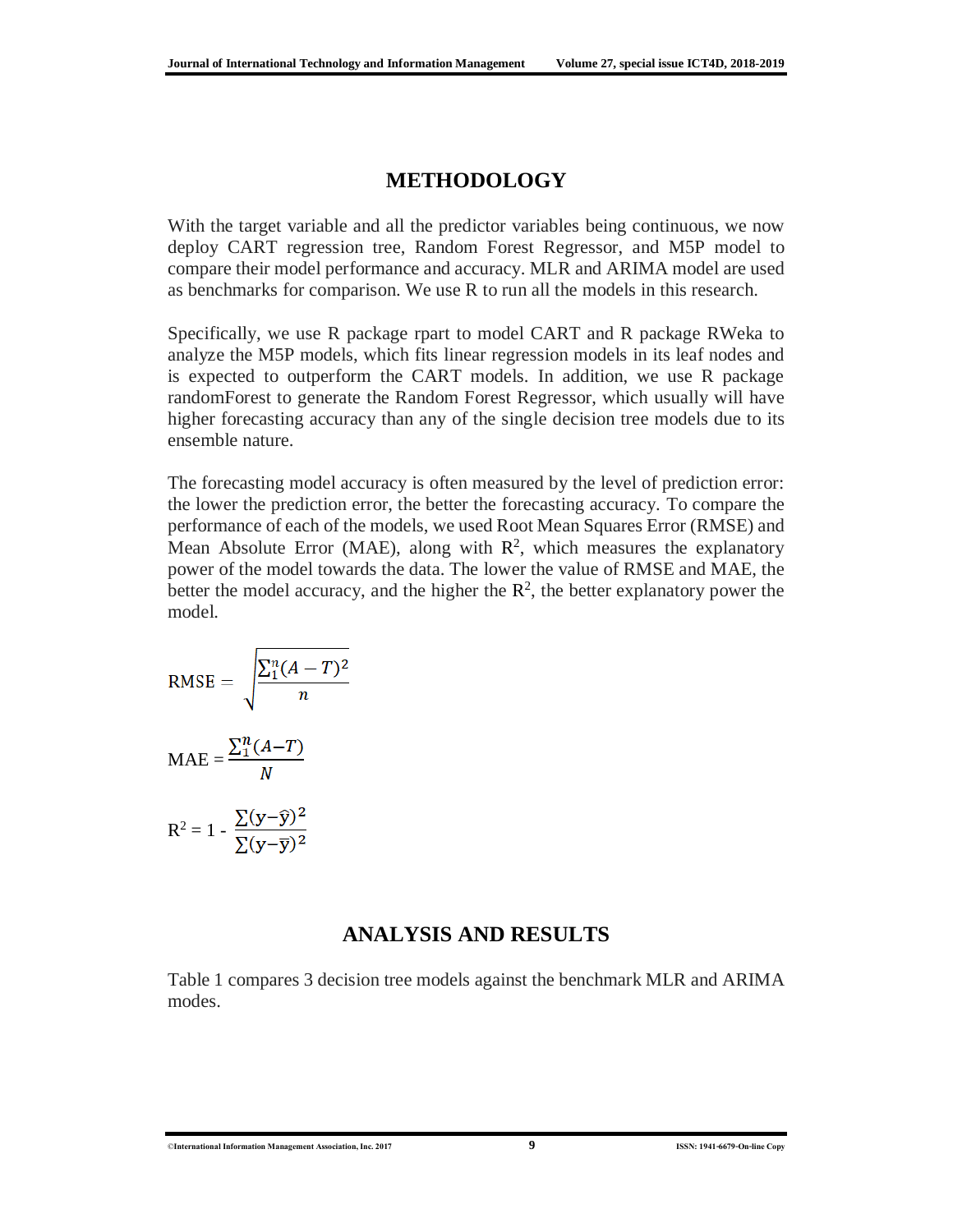|             | M <sub>5</sub> P | R Forest | <b>CART</b> | <b>MLR</b> | <b>ARIMA</b> |
|-------------|------------------|----------|-------------|------------|--------------|
| $R^2$       | 0.9984           | 0.9966   | 0.9688      | 0.9830     | 0.9799       |
| <b>MAE</b>  | 2.5672           | 1.2481   | 4.8093      | 2.8439     | 2.9444       |
| <b>RMSE</b> | 3.6410           | 1.8613   | 6.9553      | 3.9452     | 4.2886       |

**Table 1: Forecasting Accuracy of Various Models**

As shown in Table 1, M5P, R\_Forest, and CART are decision tree models, whereas MLR and ARIMA are time series models. It is seen in Table 1 that the original Classification and Regression Tree (CART) model performs the worst among all five models in this research, with  $R^2 = 0.9688$ , MAE = 4.8093, and RMSE = 6.9553, which does worse than the benchmarking MLR and ARIMA. Since M5P is an improved CART model, it is no surprise that M5P outperforms CART, and even slightly better than the benchmark models of MLR and ARIMA, with  $R^2 = 0.9984$ , MAE = 2.5672, and RMSE = 3.6410. It is seen from Table 1 that R Forest is the best model of all the five models in this study with  $MAE = 1.2481$  and  $RMSE =$ 1.8613 although its  $R^2 = 0.9966$  is not as high as  $R^2 = 0.9984$  of M5P. However, the difference of 0.9986 - 0.9966 = 0.0018 in  $\mathbb{R}^2$  is negligible in terms of the explanatory power when both  $\mathbb{R}^2$  are greater than 0.99. The MAE = 1.2481 and RMSE = 1.8613 of the R\_forest model are less than a half of these of the benchmarking models MLR (column 5) and ARIMA (column 6) in Table 1 above respectively, indicating that the R\_Forest model has the best forecasting accuracy.

Figure 3 illustrates how the CART splits the data into subsets. The data set at the root node splits into two subsets at the L1 value of 57.8. The subset with L1 less than 57.8 on the left, for example, further splits into two subsets again at the L1 value of 34.6, which leads to a target value prediction of 47.4 with a 17.9% of the data fitted in this leaf node when L1 is greater than or equal to 34.6. This model generates only five numeric target values of 18.6, 28.9, 47.4, 69.6 and 98.6, with corresponding probabilities of 30.1%, 17.0%, 17.9%, 16.7%, and 18.3%, respectively. In other words, the small number of leaf nodes leads to a limited number of predicted target values, which makes the CART model the worst among the five forecasting models in this research.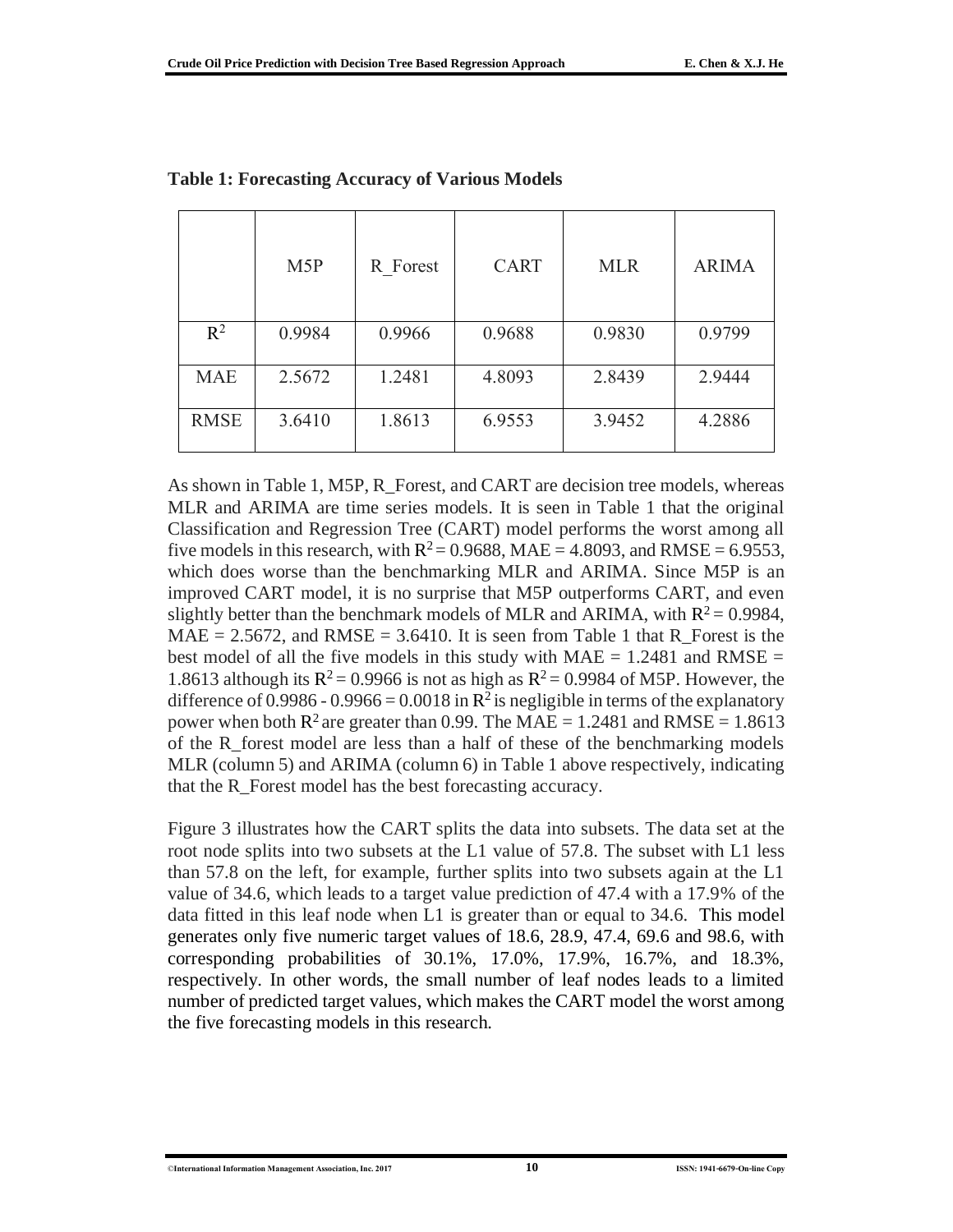

#### **Figure 3: The Mechanism of the CART Model**

Figure 4 demonstrates the mechanism of the M5P model, where it splits the training dataset, at the L1 value of 37.37, into two linear models, LM1 and LM2. For L1 less than or equal to 37.37 with 151 observations, LM1 has a root relative squared error of 5.277%, which is the normalized average of the actual values from this simple predictor; for L1 greater than 37.37 with 160 observations, LM2 has a root relative squared error of 17.183%.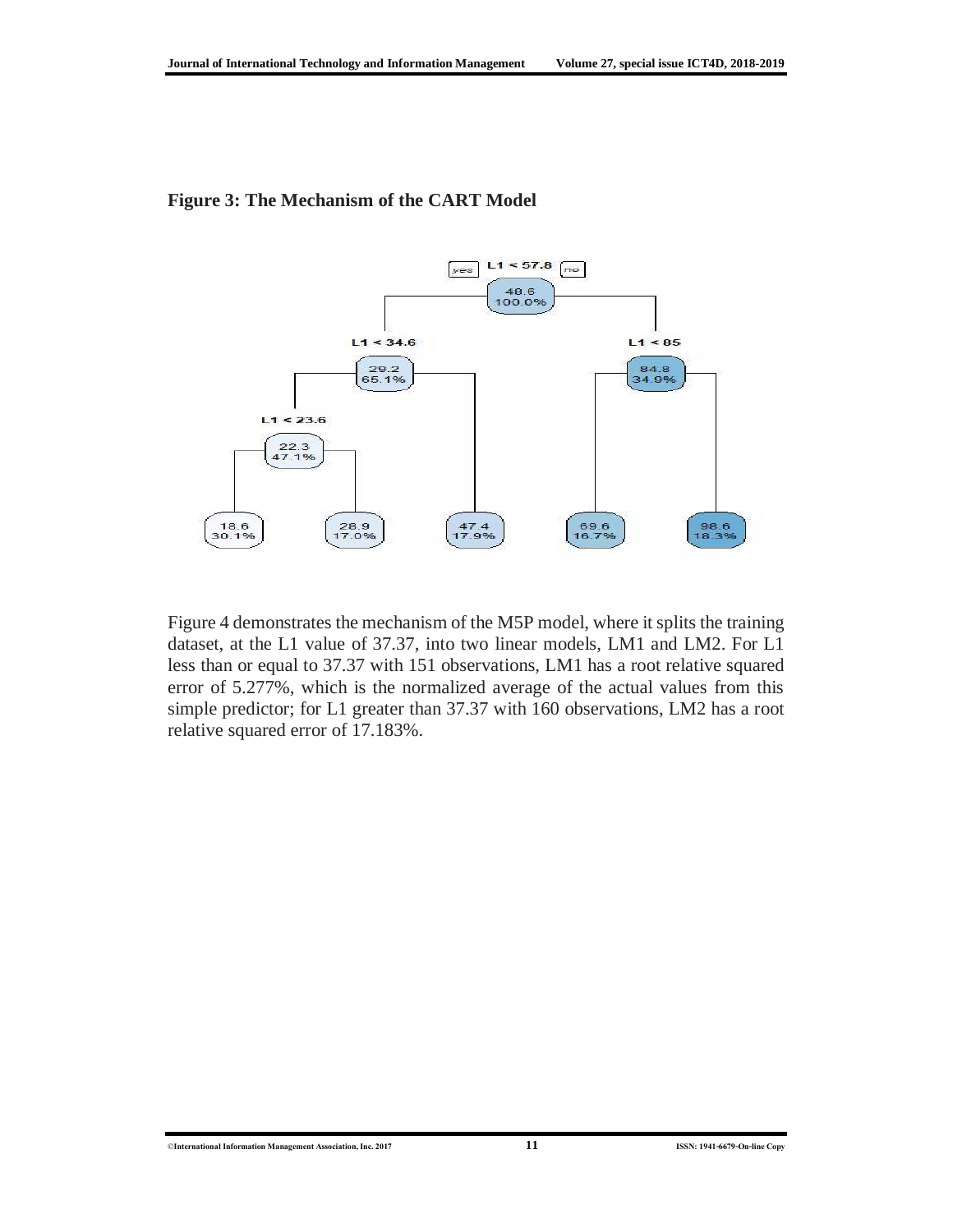#### **Figure 4: The Mechanism of the M5P Model**



In general, different split criteria will lead to different subsequent linear models, which in turn result in different predicted target values. Specifically, the resulting LM1 has the following model parameters:

WTI = -0.0164Time + 0.0006USConsumption - 0.0001GDP + 0.0713CPI – 0.0557DollarIndex + 1.1155L1- 0.3183L2 + 0.1265L3 - 11.9294

And LM2 has the following model parameters:

 $WTI = -0.3181Time + 0.0011USProduction + 0.0001USConsumption +$ 0.025GDP + 0.636CPI - 0.8396DollarIndex + 1.0038L1 - 0.1472L2 – 0.1653L3 - 23.5343

Thus, the M5P models can capture the linear relationships between the target variable and the predictor variables with linear models. In addition, since the predicted target values in M5P can be any values resulting from the linear models (such as LM1 and LM2 in Figure 4), the predicted target values will have much wider range compared with that of the CART model in Figure 3, which makes the M5P more accurate for the testing set that may not be in the range of the training set.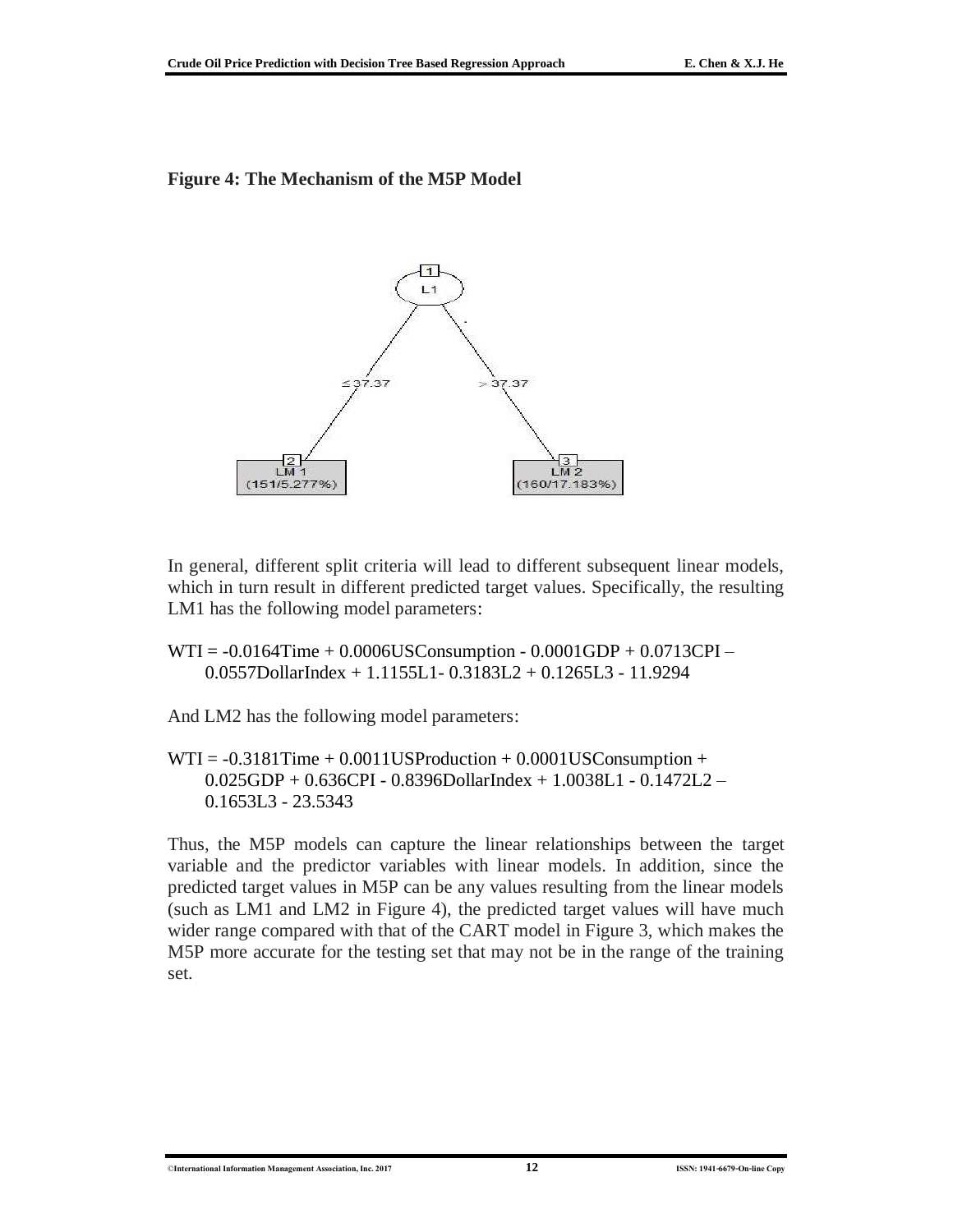Figure 5 presents a sample random forest model since it is impossible to show as many as 100 trees as a complete random forest model. The prediction process of the random forest model can be summarized below.

**Figure 5: The Aggregated Rule of a Random Forest Model**



Like a model tree such as M5P, the predicted target values are the results of the linear models from the leaf nodes. Unlike the regression tree, the random forest model would generate not just one, but many regression trees known as ensemble nature, and vote for the best as the final forecasting model, which provides potential structural superiority over the rest of the decision tree models in terms of forecasting accuracy.

The random forest model seen in Figure 5 has a total of 13 leaf nodes, a lot more leaf nodes than in CART and M5P. The root node N1 splits at the L1 value of 57.31 into node N2 on the left for L1 less than or equal to 57.31 and note N17 on the right for L1 greater than 57.31. Then node N17 splits further at the L1 value of 84.4 into note N18 on the left for L1 less than or equal to 84.4 and note N23 on the right for L1 greater than 84.4. By the same token, node N23 splits at the L1 value of 104.11 into two leaf nodes with predicted target values of 94.988 on the left and 112.268 on the right.

In addition, Random Forest model can generate variable importance. For the model in Figure 5, the variable importance is as follows: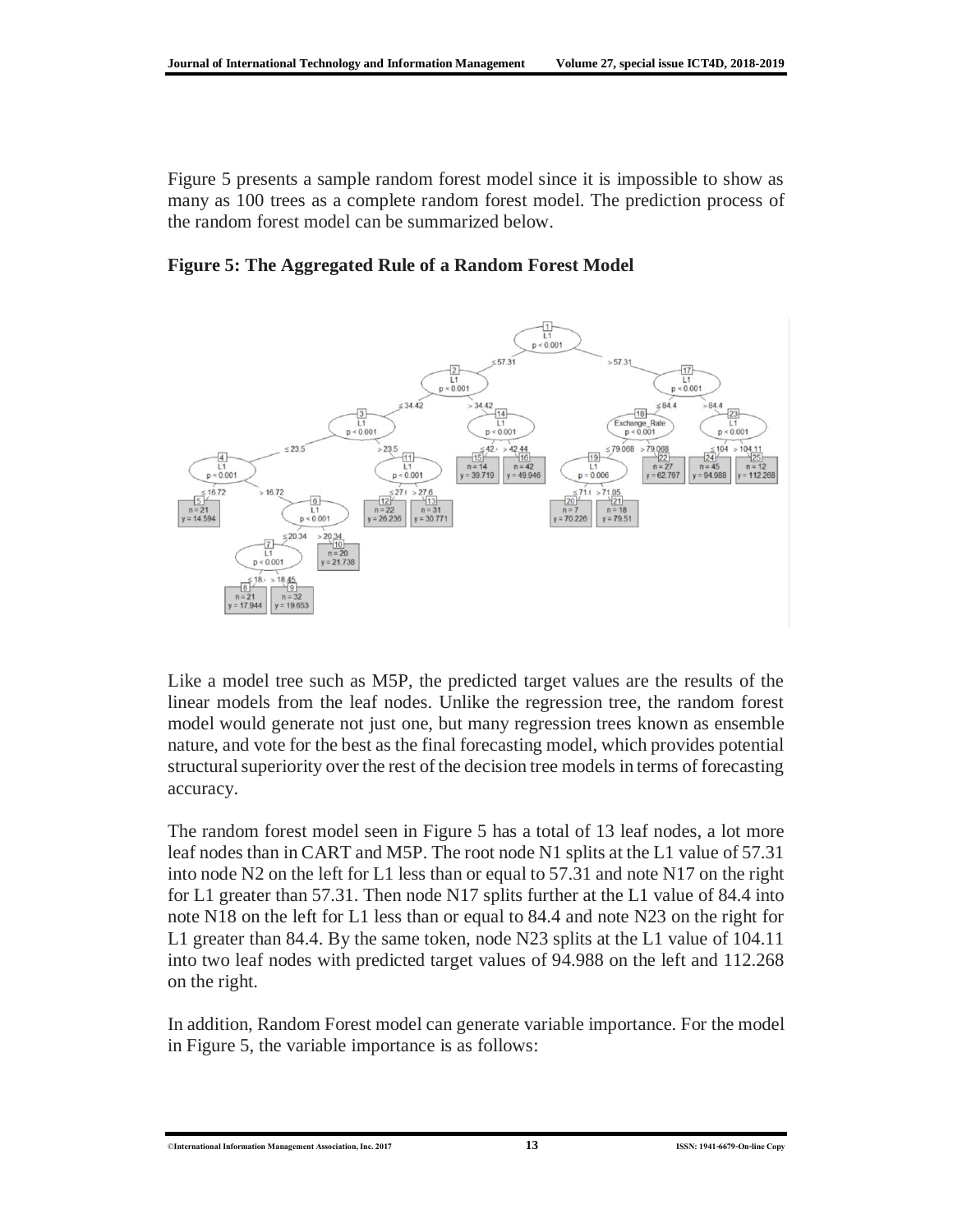|                     | <b>%TncMSF</b> |
|---------------------|----------------|
| Time                | 10.477557      |
| OECDConsumption     | 6.394415       |
| WorldProduction     | 7.814262       |
| USProduce           | 7.491716       |
| USConsumption       | 8.215248       |
| <b>GDP</b>          | 10.804185      |
| CPI                 | 9.173369       |
| DollarIndex         | 15.394203      |
| <b>InterestRate</b> | 9.243012       |
| L 1                 | 22.331074      |
| 12                  | 14.099587      |
| т З                 | 11.042187      |
| т 6                 | 8.409004       |
| ı 12                | 6.260562       |

#### **Table 2: Variable Importance of Random Forest**

The variable importance provides a list of the %IncMSE, which measures the percentage increase in mean squared error of the predicted value as a result of the variable being permutated. The higher the number, the more important. It is seen from Table 2 that the one month lagged crude oil WTI prices of L1 has the greatest impact on the value of the target variable with a rate of 22.331074, whereas the U.S Dollar exchange rate has the second greatest impact with a rate of 15.394203. It is no surprise to see L12, the 12 months lagged WTI prices, has the least impact with a rate of 6.260562, but it is counter-intuitive to find that OECD Consumption has the second least impact with a rate of 6.394415.

### **CONCLUDING REMARKS**

In this research, we compared three decision tree models, Classification and Regression Tree (CART), M5 Prime (M5P), and Random Forest, with two benchmarking multiple linear regression (MLR) and time series autoregressive integrated moving average (ARIMA) models on West Texas Intermediate (WTI) spot oil prices as the target variable during the period 1992 through 2017, with 8 predictor variables. Forecasting accuracy is measured in terms of r squares  $(R^2)$ , root mean squared error (RMSE), and mean absolute error (MAE).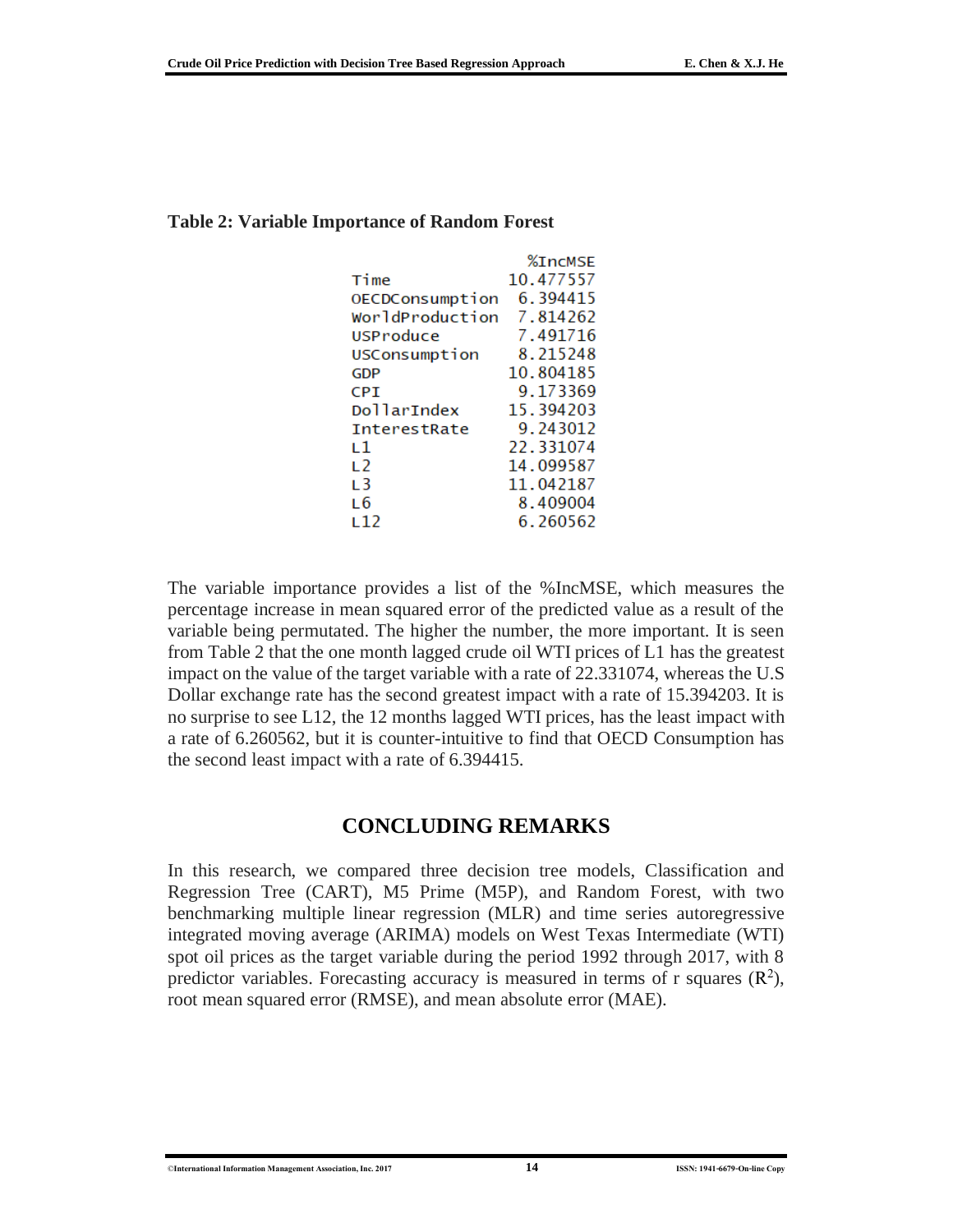We found that the Random Forest model is the most superior among all five models studied in this research in terms of forecasting accuracy. Based on the variable importance rankings provided by the Random Forest model, we found that the one month lagged WTI, L1, has the greatest impact on WTI, and the US dollar exchange rate index has the second greatest impact on WTI, indicating WTI spot prices are influenced not only by its previous month WTI spot price but also by the US dollar exchange rate index. Moreover, we found that the 12 months lagged WTI, L12, has the least impact on WTI spot prices, indicating a non-seasonal pattern of the WTI spot prices. However, we are unable to explain the fact that the OECD Consumption has the second least impact on the WTI spot prices, which is counter-intuitive and deserves further investigation in the future.

It is worth noting that the original classification and regression tree (CART) should not be used for predicting continuous target variables due to its lowest forecasting accuracy among all five models in this research. In fact, the CART model in our research performs much worse than the two benchmarking models, MLR and ARIMA. As to the M5P model, it is somewhere in the middle, slightly better than the MLR and ARIMA models but not as good as the Random Forest model.

Future research may try to explain why the OECD Consumption of oil products did not impact the WTI spot prices as much as we all intuitively think it should be. Will longer time series with more observations or more predictor variables help?

### **REFERENCES**

- Abdullah S.N. and X. Zeng (2010). Machine learning approach for crude oil price prediction with Artificial Neural Networks-Quantitative (ANN-Q) model. *The 2010 International Joint Conference on Neural Networks* (IJCNN), Barcelona, 1-8.
- Breiman, L., J. Friedman, C.J. Stone, and R.A. Olshen (1984). *Classification and Regression Trees*. Belmont, Calif.: Wadsworth International Group.
- Breiman, L. (2001). Random Forests. Machine Learning, October 2001 (45), 5-32.
- Elshendy, M., Colladon, A. F., Battistoni, E., & Gloor, P. A. (2017). Using four different online media sources to forecast the crude oil price. Journal of Information Science, 44 (3), 408-421.